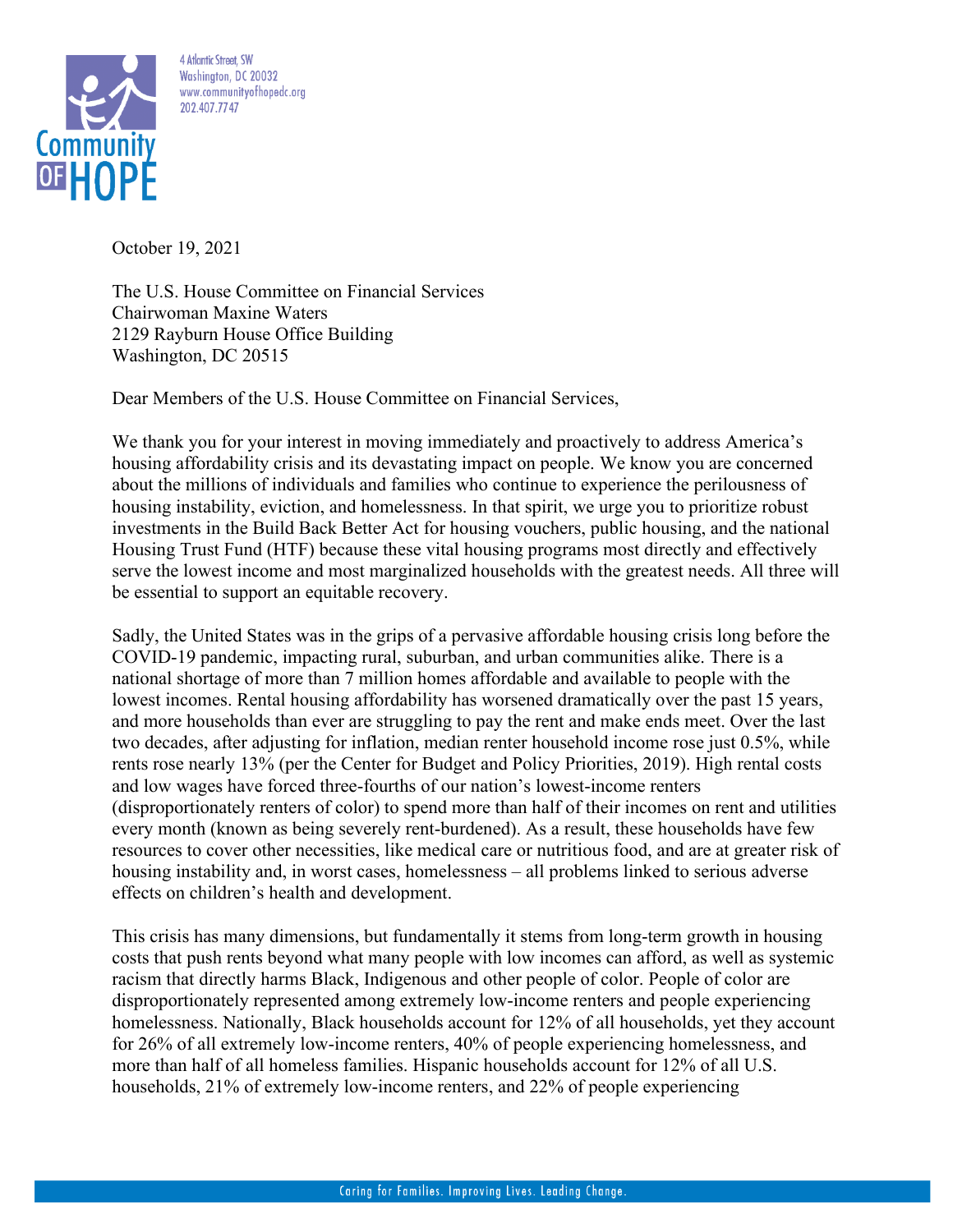

4 Atlantic Street, SW Washington, DC 20032 www.communityofhopedc.org 202.407.7747

homelessness. Women of color, particularly Black women, are more likely to face eviction and our nation's older, extremely low-income renters, particularly Black and Latinx seniors, are far more likely to be paying more than half of their income on rent and utilities, placing them at especially high risks of housing unaffordability and homelessness. Moreover, LGBTQ people of color are significantly more likely than white LGBTQ people to have trouble paying rent.

In the District of Columbia, our organization, Community of Hope, provides medical, behavioral, and dental healthcare to mostly Medicaid-eligible patients, as well as provide homelessness prevention, rapid rehousing, permanent supportive housing, and shelter services for District families and individuals. Here, we see the greatly disproportionate impacts of housing instability and homelessness on persons of color – in the 2021 Point in Time count, adults in families and single individuals who are Black are disproportionately affected by the drivers of homelessness in D.C., such that 86.5% of adults experiencing homelessness are Black, as compared to 46% of the District population as a whole.

Research clearly shows that investments to make housing more affordable generate multiplying returns across many sectors. Stable, affordable housing options located in neighborhoods of opportunity are associated with better educational outcomes, better physical and mental health outcomes, lower healthcare expenditures, greater food security, stronger upward economic mobility and growth, greater racial and gender equity, fewer encounters with the criminal legal system, reduced greenhouse gas emissions, and more. Unfortunately, years of underinvestment in affordable housing solutions have contributed to our current housing crisis. For example, although it is well documented that housing vouchers and other rental assistance are highly effective at addressing homelessness and housing instability, reducing domestic violence, and improving other outcomes, 3 in 4 people eligible for rental assistance do not receive it due to inadequate funding.

With your leadership, we can help end the affordable housing crisis by bringing to scale proven solutions, which to be effective must include both additional housing vouchers and measures to build and rehabilitate affordable and accessible housing for people with the lowest incomes. In the Build Back Better Act, we will have the rare opportunity to advance bold, transformative housing solutions that are urgently needed today and will pay dividends for years to come. To help end the affordable rental housing and homelessness crisis, we recommend:

• **Expanding rental assistance by \$90 billion** to serve an additional one million households. Vouchers are more effective at reducing homelessness, overcrowding, and housing instability than any other policy option and are integral to any strategy to solve the affordable housing crisis and advance an equitable recovery. Studies repeatedly show that vouchers hold enormous potential to reduce child poverty and narrow racial gaps in poverty rates.